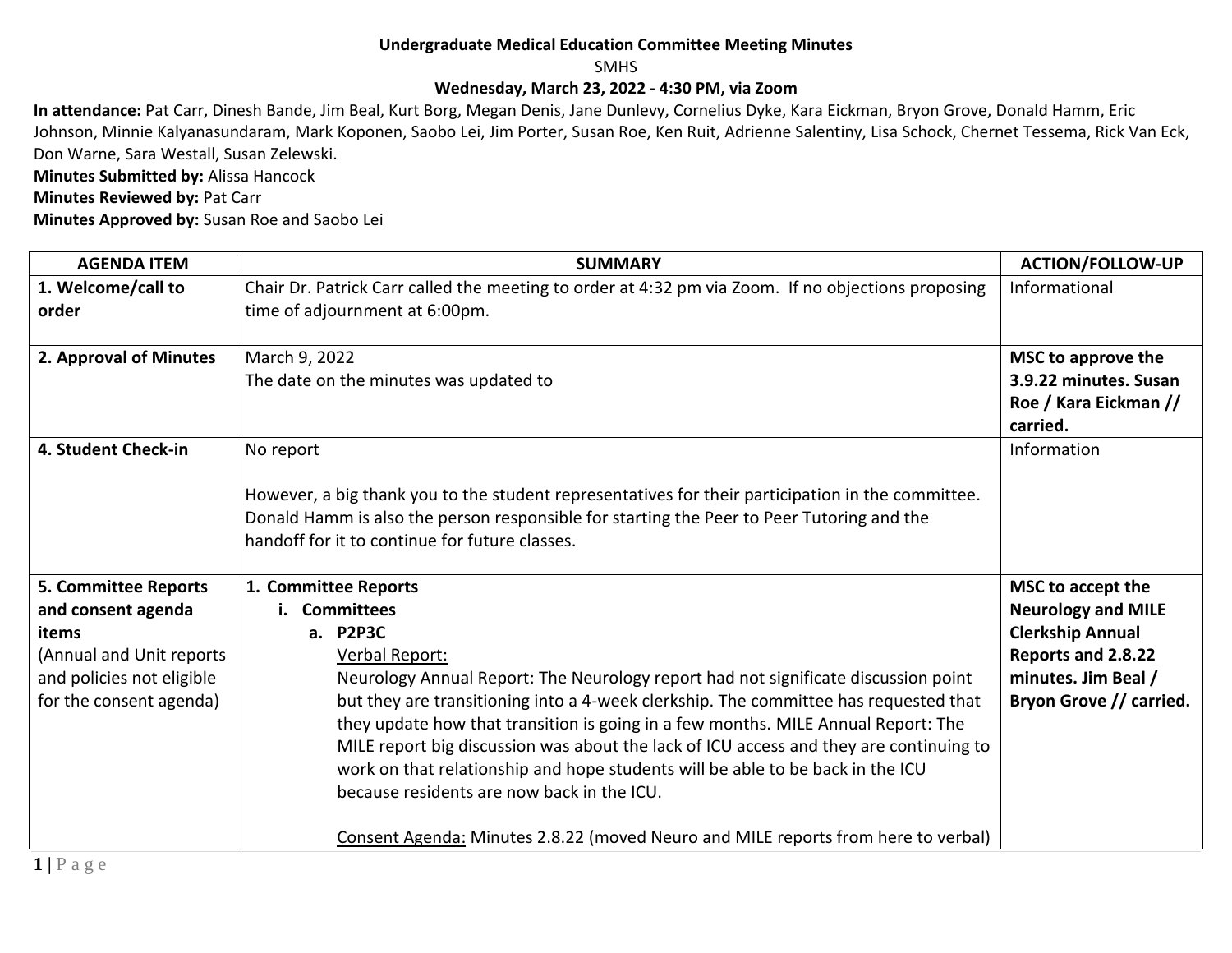#### **b. CEMC**

## Verbal Report:

The timing of when the annual reports will be produced has been discussed and we are working on a proposal for UMEC for approval. We have also seen an IPE badging proposal, but the committee had a few questions and will be discussing and voting on this at our next meeting.

### Consent Agenda: Minutes 2.28.22

### **c. P1C**

## Verbal Report:

## Unit 5 Schedule

The committee would like to recommend for approval the unit 5 schedule. One of the changes we made is to have weekly student group leader meetings instead of after each case to have more regular check-ins. They will also continue to have clinical reasoning sessions throughout the unit that continue to build on their previous knowledge. For vacation they only are getting one day for Easter because of the amount of information covered we needed that Monday to be a curricular day. Along with this we were able to provide a full study day before their mid-unit exam day to really study all the information. We continue to have a mix of independent learning and PCL cases only being two days, and we have removed the SIMPLE session that we typically have in Unit 5 because we were getting close (10-15 hours) of the maximum hours allowed in policy 4.3. SIMPLE sessions will be in Units 6, 7 & 8.

# Student Representation

In the past the students would rotate on and off the committee with the start of our academic year. Now they start the phase 2 of the curriculum mid-academic year. We are proposing that the phase 1 students start their term in January after starting medical school and then roll off the following off the following February for a 14 month term. This would mean that there would be two student representatives for two months, but they would only have 1 vote between them for those two months. The Governance document will still need to be updated if UMEC is approves this change, and Drs. Rick Van Eck and Jane Dunlevy will work together to get this updated.

**MSC to accept the UNIT 5 Schedule and the recommendation to modify student representation in the governance document, and the P1C 2.15.22 minutes and CEMC 2.28.22 minutes. Kara Eickman / Jim Beal // carried.**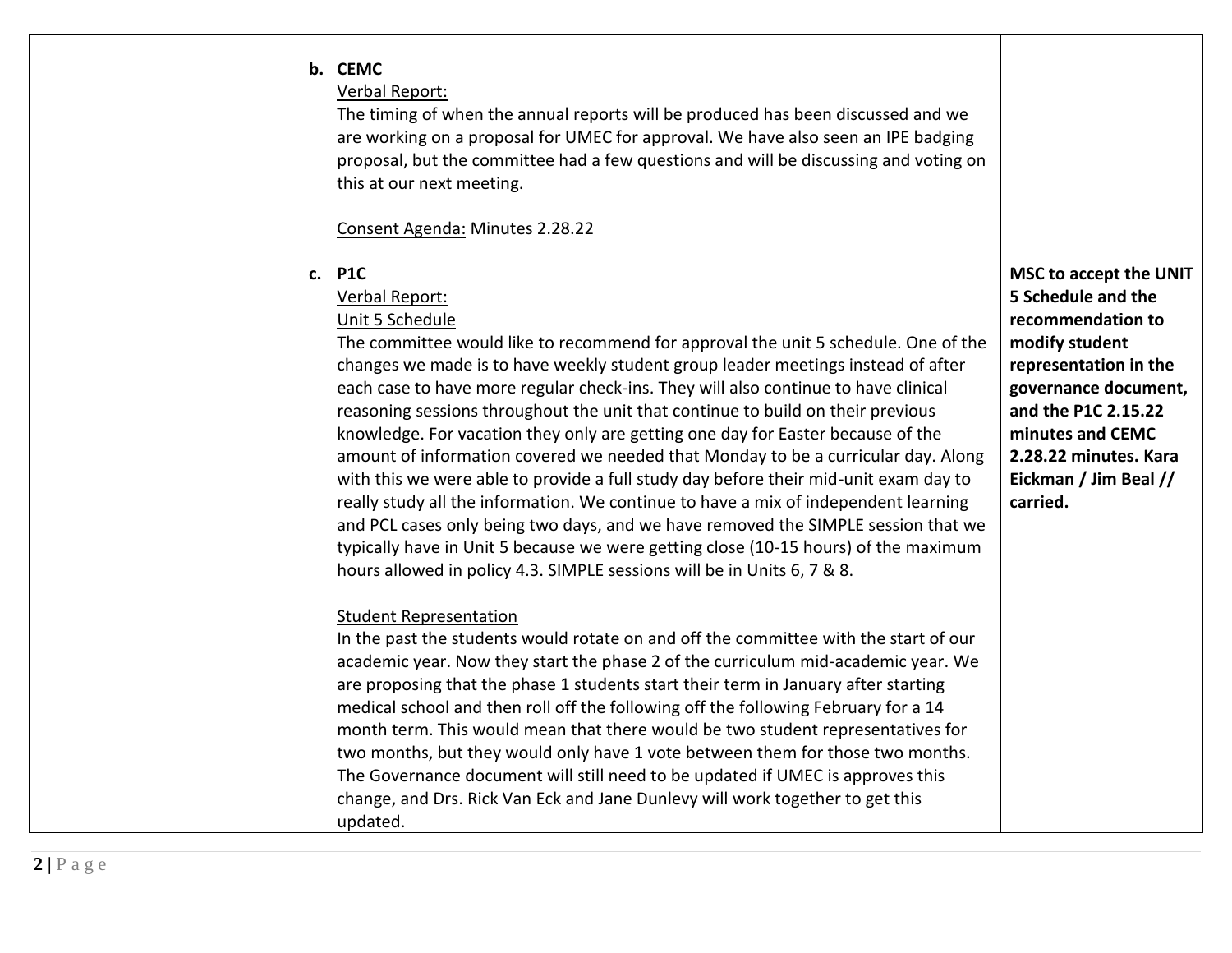|                          | Consent Agenda: Minutes 2.15.22                                                                                                                                                                                                                                                                                                                                                                                                                                                                                                                                                                                                                                                                                                                                                                                                                                                                                                                                                                                                                                                                                                                                                                                                                                                                                                                     |                                                                                                                                |
|--------------------------|-----------------------------------------------------------------------------------------------------------------------------------------------------------------------------------------------------------------------------------------------------------------------------------------------------------------------------------------------------------------------------------------------------------------------------------------------------------------------------------------------------------------------------------------------------------------------------------------------------------------------------------------------------------------------------------------------------------------------------------------------------------------------------------------------------------------------------------------------------------------------------------------------------------------------------------------------------------------------------------------------------------------------------------------------------------------------------------------------------------------------------------------------------------------------------------------------------------------------------------------------------------------------------------------------------------------------------------------------------|--------------------------------------------------------------------------------------------------------------------------------|
|                          | d. MPPRC<br>Verbal Report:<br>Policy recommendations for approval: 4.3, 4.22, 5.7, 5.8<br>The committee does two reviews of each policy, with the first being for any<br>modifications and the second being more detailed. These policies we are reviewing<br>today are not all in the correct format and will be formatted correctly before being<br>posted online.<br>Policy 4.3 we updated the title to be "Clinical Duty Hours' instead of listing the all the<br>phases with no substantive changes.<br>Policy 4.22 we updated the title to include 'Evaluation' and "North Dakota'. The policy<br>statement was revised for clarity.<br>Policy 5.7 is a procedure and the purpose statement was revised for clarity and we<br>updated wording to be the same throughout and updated some titles for tasks to be<br>completed.<br>Policy 5.8 is also a procedure for grading. We removed 'Timely' from the title as that is<br>the purpose of the procedure. We also revised for clarity and to mirror language used<br>in policy 5.7 but no substantive changes were made.<br>Consent Agenda: 2.14.22 minutes<br>e. DQIP - Office of Medical Accreditation: EASRC/SASRC/FASRC<br>Verbal Report: Upcoming LCME visit at the end of April and to watch for meeting<br>request as preparation meetings are set-up.<br>f. Ad hoc Committees: none | MSC to accept the<br>recommended policies<br>reviewed and the<br>2.14.22 minutes. Kara<br>Eickman / Bryon Grove<br>// carried. |
| <b>6. Special Orders</b> | a. Internal and Psychiatry Clerkship Update                                                                                                                                                                                                                                                                                                                                                                                                                                                                                                                                                                                                                                                                                                                                                                                                                                                                                                                                                                                                                                                                                                                                                                                                                                                                                                         | MSC to receive the                                                                                                             |
|                          | Internal Medicine Clerkship (Dinesh Bande)                                                                                                                                                                                                                                                                                                                                                                                                                                                                                                                                                                                                                                                                                                                                                                                                                                                                                                                                                                                                                                                                                                                                                                                                                                                                                                          | report on the Internal                                                                                                         |
|                          | Looking at the GQ responses from the last few years. Starting in 2017 we had a less than 80%                                                                                                                                                                                                                                                                                                                                                                                                                                                                                                                                                                                                                                                                                                                                                                                                                                                                                                                                                                                                                                                                                                                                                                                                                                                        | <b>Medicine Clerkship</b>                                                                                                      |
|                          | satisfaction rating and again in 2019 it was just under 90%, which is lower than the national                                                                                                                                                                                                                                                                                                                                                                                                                                                                                                                                                                                                                                                                                                                                                                                                                                                                                                                                                                                                                                                                                                                                                                                                                                                       | report. Jane Dunlevy /                                                                                                         |
|                          | overage which is strongly rated across the country. The areas that we did identify to improve                                                                                                                                                                                                                                                                                                                                                                                                                                                                                                                                                                                                                                                                                                                                                                                                                                                                                                                                                                                                                                                                                                                                                                                                                                                       | Kara Eickman //                                                                                                                |
|                          | and have been improving are the Physical exams, mid-clerkship feedback and H&P. We then                                                                                                                                                                                                                                                                                                                                                                                                                                                                                                                                                                                                                                                                                                                                                                                                                                                                                                                                                                                                                                                                                                                                                                                                                                                             | carried.                                                                                                                       |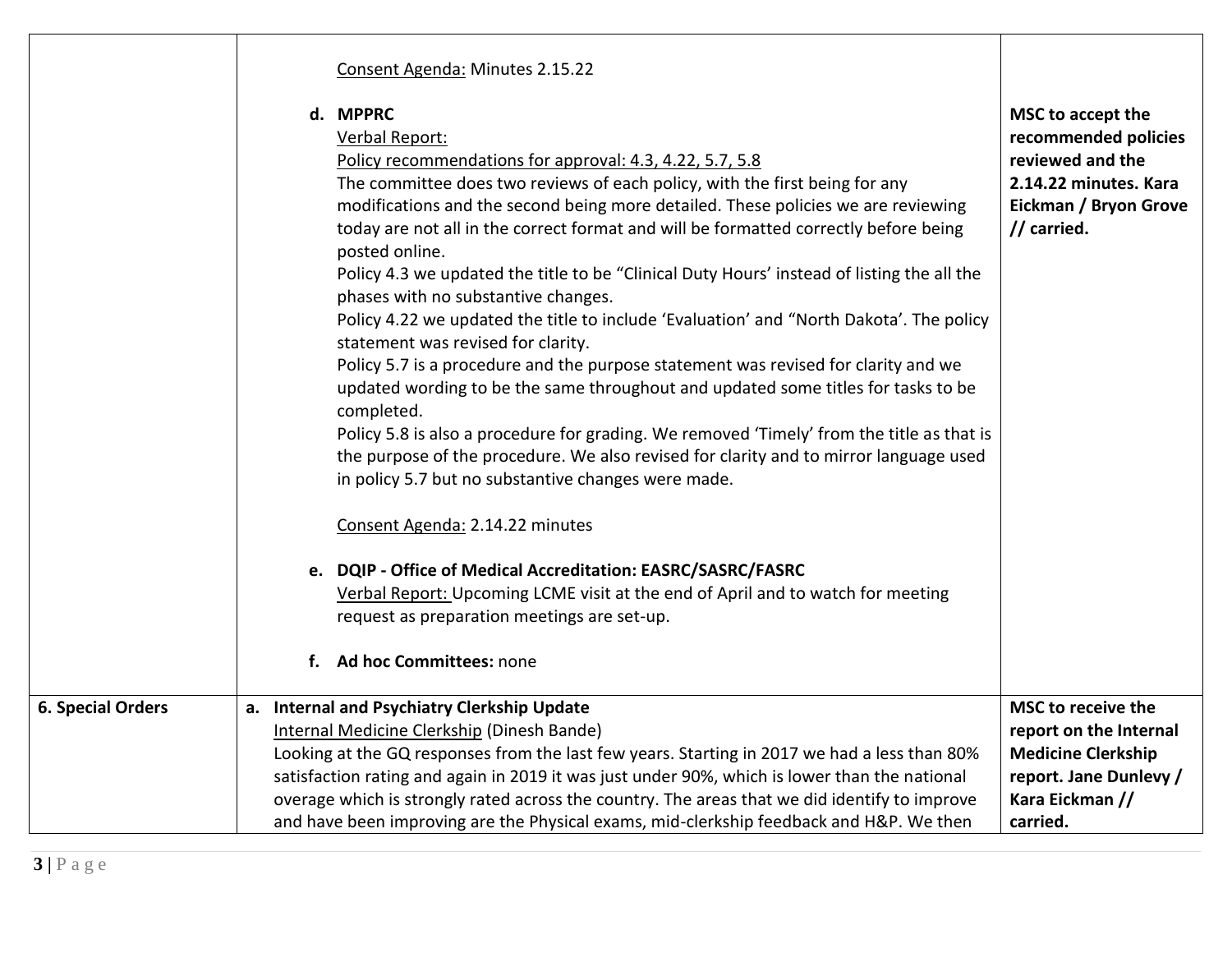| broke down the rating by campuses and we noticed that Grand Forks and Minot combined<br>only had a 54.9% quality rating and Fargo / Bismarck had 93.8%. To try to improve our<br>clerkship, we check in with students between week 2 & 4 of the clerkship to see what we can<br>improve and then again during week 7 to see if they noticed an improvement and again gather<br>information for what can be improved for the next rotation.<br>We are aware that the loss of clinical sites and not having had lots of turnover in the Grand<br>Forks Clerkship Director position, but we have someone there now that is working very hard<br>to improve the experience on that campus. Also, for our rural sites, we do not have Internal<br>Medicine faculty specifically at those sites, and we are wondering if students then confuse of<br>that experience is IMED or FMED, even though it is our clerkship. However, the shelf exam<br>scores have not changed and are about equal across all campuses.<br>We have also added a question to our clerkship evaluation that the students fill out that is<br>exactly like the #10 question on the GQ. So, we can track this question more closely in a real<br>time bases.<br>Psychiatry Clerkship Update (Lisa Schock)<br>We range from the 10 to 24 percentile and we have been struggling with a loss of a clinical<br>rotation site and turnover in faculty and staff. There were also a few students that didn't feel<br>prepared for the NMBE shelf exam, and that there is not enough basic science taught in the<br>clerkship to prepare them. However, students have reported they would like more hands on<br>experiences and we are going to have them working with residents and emphasizing to allow<br>students to have as much autonomy as possible. Dr. Lisa Schock is looking at the didactic cases<br>to limit amount of time we are pulling students off of clinical rotations. With the changes we<br>have made over the last year include adding a Psychiatry Pharmacist to the faculty and also | <b>MSC to receive the</b><br><b>Psychiatry Clerkship</b><br>update. Kara Eickman /<br>Jane Dunlevy //<br>carried. |
|--------------------------------------------------------------------------------------------------------------------------------------------------------------------------------------------------------------------------------------------------------------------------------------------------------------------------------------------------------------------------------------------------------------------------------------------------------------------------------------------------------------------------------------------------------------------------------------------------------------------------------------------------------------------------------------------------------------------------------------------------------------------------------------------------------------------------------------------------------------------------------------------------------------------------------------------------------------------------------------------------------------------------------------------------------------------------------------------------------------------------------------------------------------------------------------------------------------------------------------------------------------------------------------------------------------------------------------------------------------------------------------------------------------------------------------------------------------------------------------------------------------------------------------------------------------------------------------------------------------------------------------------------------------------------------------------------------------------------------------------------------------------------------------------------------------------------------------------------------------------------------------------------------------------------------------------------------------------------------------------------------------------------------------------------------------------------|-------------------------------------------------------------------------------------------------------------------|
| with the integration of basic science and clinical sciences in all phases. We are also adding<br>more faculty on all campuses and have added a clinical rotation site in Grand Forks back which<br>will expand the experiences student will have with medications and duel diagnoses. We are<br>expecting a few bumps in the near future with the new loss of a clinical site in Fargo but<br>hoping the additional faculty will help offset that loss.                                                                                                                                                                                                                                                                                                                                                                                                                                                                                                                                                                                                                                                                                                                                                                                                                                                                                                                                                                                                                                                                                                                                                                                                                                                                                                                                                                                                                                                                                                                                                                                                                  |                                                                                                                   |
| b. Curriculum Whitepaper Training                                                                                                                                                                                                                                                                                                                                                                                                                                                                                                                                                                                                                                                                                                                                                                                                                                                                                                                                                                                                                                                                                                                                                                                                                                                                                                                                                                                                                                                                                                                                                                                                                                                                                                                                                                                                                                                                                                                                                                                                                                        | <b>Tabled</b>                                                                                                     |
|                                                                                                                                                                                                                                                                                                                                                                                                                                                                                                                                                                                                                                                                                                                                                                                                                                                                                                                                                                                                                                                                                                                                                                                                                                                                                                                                                                                                                                                                                                                                                                                                                                                                                                                                                                                                                                                                                                                                                                                                                                                                          |                                                                                                                   |